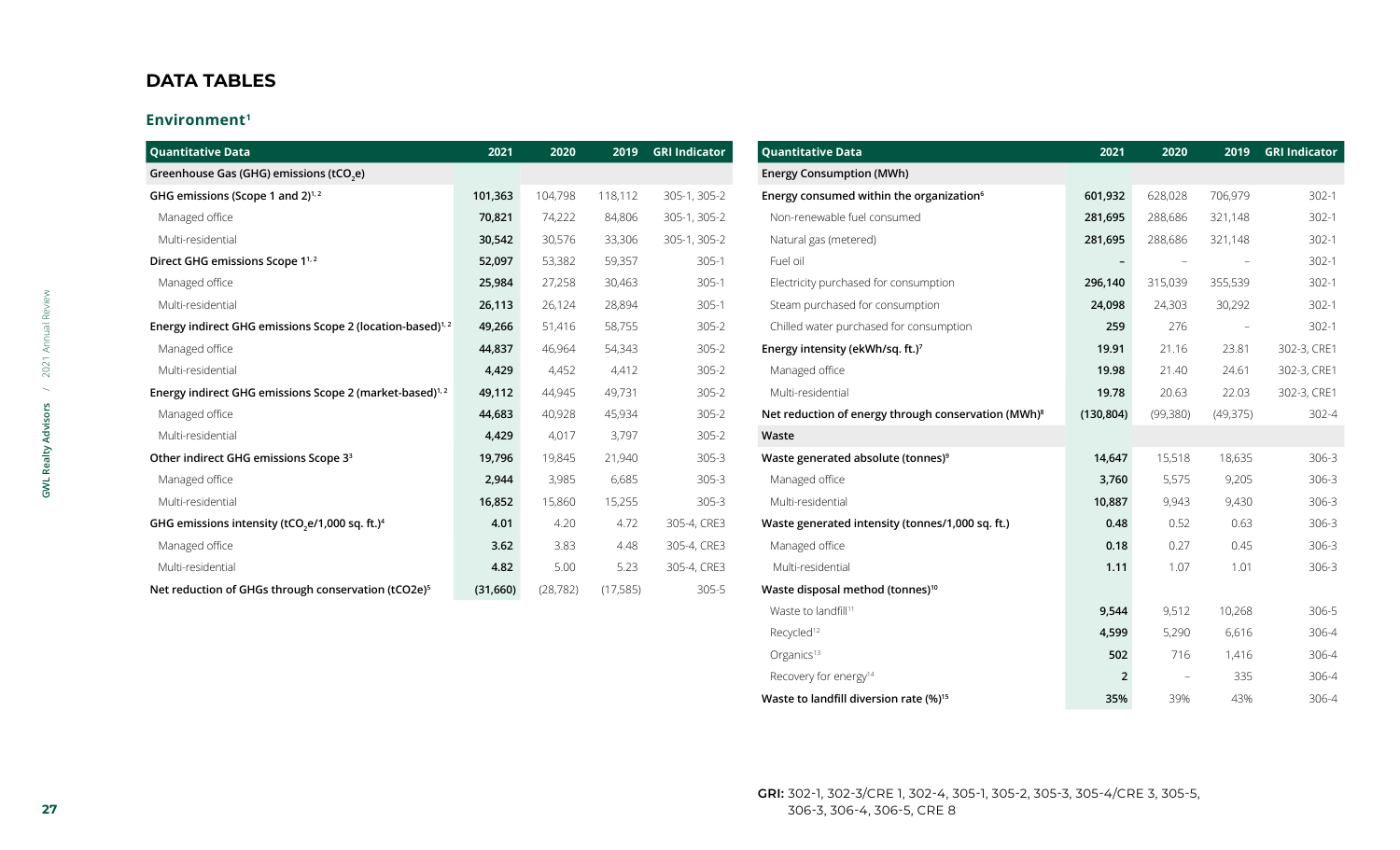#### Environment<sup>1</sup> (continued)

|                            | <b>Quantitative Data</b>                                                                                                                                                                                                                                                                                                                                                                                                                      | 2021      | 2020      |           | 2019 GRI Indicator                                                                                                                                                                                                                                                                                                                                                                                                                   | 2. Our Scope 1 and 2 GHG emissions relate to assets under management where we have operational control. Our base year of reporting<br>is 2013. We use the WBCSD GHG Protocol Corporate Accounting and Reporting Standard to guide our methodology for calculating GHG                                                                                                                                                                                                                                                                                        |
|----------------------------|-----------------------------------------------------------------------------------------------------------------------------------------------------------------------------------------------------------------------------------------------------------------------------------------------------------------------------------------------------------------------------------------------------------------------------------------------|-----------|-----------|-----------|--------------------------------------------------------------------------------------------------------------------------------------------------------------------------------------------------------------------------------------------------------------------------------------------------------------------------------------------------------------------------------------------------------------------------------------|--------------------------------------------------------------------------------------------------------------------------------------------------------------------------------------------------------------------------------------------------------------------------------------------------------------------------------------------------------------------------------------------------------------------------------------------------------------------------------------------------------------------------------------------------------------|
|                            | Water <sup>16</sup>                                                                                                                                                                                                                                                                                                                                                                                                                           |           |           |           |                                                                                                                                                                                                                                                                                                                                                                                                                                      | emissions. The gases included in the calculation cover carbon dioxide, methane and nitrous oxide. The emission factors and global<br>warming potentials presented here are based on Environment Canada's 2021 National Inventory Report, the International Panel on                                                                                                                                                                                                                                                                                          |
|                            | Water withdrawn $(m^3)$                                                                                                                                                                                                                                                                                                                                                                                                                       | 1,716,388 | 1,880,435 | 2,263,448 | 303-3, 303-5                                                                                                                                                                                                                                                                                                                                                                                                                         | Climate Change factors, and utility providers. Scope 1 emissions relate to natural gas consumption, excluding emissions associated with<br>backup generator fuel use and refrigerant top-ups. Scope 2 emissions relate to purchased electricity and steam. Scope 2 market-based<br>emissions include the purchase of renewable energy credits.                                                                                                                                                                                                               |
|                            | Managed office                                                                                                                                                                                                                                                                                                                                                                                                                                | 575,621   | 696,836   | 1,140,341 | 303-3, 303-5                                                                                                                                                                                                                                                                                                                                                                                                                         | 3. Our Scope 3 GHG emissions include emissions from waste sent to landfill and energy recovery, and water distribution for assets under                                                                                                                                                                                                                                                                                                                                                                                                                      |
|                            | Multi Residential                                                                                                                                                                                                                                                                                                                                                                                                                             | 1,140,767 | 1,183,599 | 1,123,107 | 303-3, 303-5                                                                                                                                                                                                                                                                                                                                                                                                                         | management where we have operational control. We use the WBCSD GHG Protocol Corporate Accounting and Reporting Standard to<br>guide our methodology for calculating GHG emissions. The gases included in the calculation cover carbon dioxide, methane and nitrous                                                                                                                                                                                                                                                                                           |
|                            | Water consumption intensity (L/sq. ft.) <sup>17</sup>                                                                                                                                                                                                                                                                                                                                                                                         | 56.76     | 63.32     | 76.22     | CRE2                                                                                                                                                                                                                                                                                                                                                                                                                                 | oxide. The emission factors and global warming potentials presented here are based on Environment Canada's 2021 National Inventory<br>Report and the International Panel on Climate Change factors.                                                                                                                                                                                                                                                                                                                                                          |
|                            | Managed office                                                                                                                                                                                                                                                                                                                                                                                                                                | 28.21     | 34.15     | 55.89     | CRE2                                                                                                                                                                                                                                                                                                                                                                                                                                 | 4. Our GHG emissions intensities relate to Scope 1, 2, and 3 for office and multi-residential properties only (as reported in this appendix).<br>The total square footage used to calculate the emissions intensities are based on gross floor area.                                                                                                                                                                                                                                                                                                         |
| 2021 Annual Review         | Multi Residential                                                                                                                                                                                                                                                                                                                                                                                                                             | 115.96    | 127.35    | 120.85    | CRE2                                                                                                                                                                                                                                                                                                                                                                                                                                 | 5. Estimated reduction of Scope 1, 2, and 3 GHG emissions as a result of conservation initiatives at office and multi-residential properties,                                                                                                                                                                                                                                                                                                                                                                                                                |
|                            | Green Building Certifications, Labelling, or Rating                                                                                                                                                                                                                                                                                                                                                                                           |           |           |           |                                                                                                                                                                                                                                                                                                                                                                                                                                      | relative to the 2013 base year emissions of 172,568 tonnes CO <sub>2</sub> e. The gases included in the calculation cover carbon dioxide, methane<br>and nitrous oxide. The estimation accounts for new developments, and factors outside of management control that influence                                                                                                                                                                                                                                                                               |
|                            | Overall % of assets <sup>18</sup>                                                                                                                                                                                                                                                                                                                                                                                                             |           |           |           |                                                                                                                                                                                                                                                                                                                                                                                                                                      | emissions, such as changes in emission factors, occupancy and weather. External factors are accounted for using industry-accepted<br>best practices, such as regression analysis.                                                                                                                                                                                                                                                                                                                                                                            |
|                            | % of bldgs, that received a green building certification,<br>by building                                                                                                                                                                                                                                                                                                                                                                      | 85%       | 87%       | 87%       | CRE8                                                                                                                                                                                                                                                                                                                                                                                                                                 | Energy consumed within the organization relates to our managed office and multi-residential portfolio of assets under management<br>6.<br>that fall within our operational control boundary as defined in the WBCSD GHG Protocol Corporate Accounting and Reporting Standard.<br>Where properties are outside of our operational control (e.g., single-tenant buildings paying all utilities), we do not report energy<br>information. The energy consumption disclosure includes energy consumption from non-renewable fuel sources (i.e., natural gas) and |
| <b>GWL Realty Advisors</b> | % of bldgs, that received a green building certification,<br>by floor area                                                                                                                                                                                                                                                                                                                                                                    | 86%       | 92%       | 92%       | CRE8                                                                                                                                                                                                                                                                                                                                                                                                                                 | purchased energy (i.e., electricity, steam and chilled water).<br>7. Our energy intensity covers the energy consumed within the managed office and multi-residential portfolio, covering natural gas and<br>purchased electricity and steam. We report energy intensity based on ekWh per square foot of gross floor area.                                                                                                                                                                                                                                   |
|                            | Number of buildings by asset class <sup>19</sup>                                                                                                                                                                                                                                                                                                                                                                                              |           |           |           |                                                                                                                                                                                                                                                                                                                                                                                                                                      | 8. Estimated reduction of energy consumption as a result of conservation initiatives at our office and multi-residential properties,                                                                                                                                                                                                                                                                                                                                                                                                                         |
|                            | Total number certified buildings                                                                                                                                                                                                                                                                                                                                                                                                              | 356       | 350       | 360       | CRE8                                                                                                                                                                                                                                                                                                                                                                                                                                 | relative to the 2013 base year energy consumption of 731,007 MWh. The energy sources included in the calculation cover natural gas,<br>fuel oil, electricity and steam. The estimation accounts for new developments, and factors outside management control that influence                                                                                                                                                                                                                                                                                  |
|                            | Office                                                                                                                                                                                                                                                                                                                                                                                                                                        | 57        | 55        | 64        | CRE8                                                                                                                                                                                                                                                                                                                                                                                                                                 | energy use, such as occupancy and weather. External factors are accounted for using industry-accepted best practices, such as<br>regression analysis.                                                                                                                                                                                                                                                                                                                                                                                                        |
|                            | Multi-residential                                                                                                                                                                                                                                                                                                                                                                                                                             | 36        | 35        | 36        | CRE8                                                                                                                                                                                                                                                                                                                                                                                                                                 | 9. All waste data relates to the non-hazardous waste produced at our managed office and multi-residential portfolio of assets under<br>management, which is sent to landfill or recovery for energy.                                                                                                                                                                                                                                                                                                                                                         |
|                            | Open-air retail                                                                                                                                                                                                                                                                                                                                                                                                                               | 101       | 97        | 97        | CRE8                                                                                                                                                                                                                                                                                                                                                                                                                                 | 10. Waste disposal methods have been determined by the information provided to us by our waste disposal managers/contractors.                                                                                                                                                                                                                                                                                                                                                                                                                                |
|                            | Light industrial                                                                                                                                                                                                                                                                                                                                                                                                                              | 162       | 163       | 163       | CRE8                                                                                                                                                                                                                                                                                                                                                                                                                                 | 11. Landfill waste includes non-hazardous waste at our managed office and multi-residential portfolio of assets under management.                                                                                                                                                                                                                                                                                                                                                                                                                            |
|                            | Number of buildings by type of certification <sup>20</sup>                                                                                                                                                                                                                                                                                                                                                                                    |           |           |           |                                                                                                                                                                                                                                                                                                                                                                                                                                      | 12. Recycled waste includes various recycling streams (e.g., paper, cardboard, plastics) at our managed office and multi-residential portfolio<br>of assets under management.                                                                                                                                                                                                                                                                                                                                                                                |
|                            |                                                                                                                                                                                                                                                                                                                                                                                                                                               |           | 19        | 17        | CRE8                                                                                                                                                                                                                                                                                                                                                                                                                                 | 13. Organic waste includes all indoor and outdoor waste collected for composting or organics pick-up.                                                                                                                                                                                                                                                                                                                                                                                                                                                        |
|                            | LEED (CaGBC)                                                                                                                                                                                                                                                                                                                                                                                                                                  | 20        |           |           |                                                                                                                                                                                                                                                                                                                                                                                                                                      | 14. Amount of waste sent to recovery for energy (i.e., waste-to-energy plants) is provided by our waste disposal contractors.                                                                                                                                                                                                                                                                                                                                                                                                                                |
|                            | BOMA BEST (BOMA Canada)                                                                                                                                                                                                                                                                                                                                                                                                                       | 349       | 343       | 357       | CRE8                                                                                                                                                                                                                                                                                                                                                                                                                                 | 15. Only recycled and organic waste is counted as diverted. The average office diversion rate in 2021 was 60%, while the average diversion<br>rate for multi-residential properties was 26%.                                                                                                                                                                                                                                                                                                                                                                 |
|                            | Other (Built Green, FitWel, or RHFAC)                                                                                                                                                                                                                                                                                                                                                                                                         | 16        | $\Delta$  | $\Delta$  | 16. All water consumption and intensity data relates to the water withdrawn from municipal water supplies at our managed office and<br>multi-residential portfolio of assets under management. We calculate the water withdrawn from the information provided by our<br>utility providers.                                                                                                                                           |                                                                                                                                                                                                                                                                                                                                                                                                                                                                                                                                                              |
|                            | 1. Lockdowns across Canada during the COVID-19 pandemic in 2020 and 2021 had significant impacts on assets' utility consumption,<br>waste production and greenhouse (GHG) emissions. The combined impact resulted in substantial reductions across all these metrics, in                                                                                                                                                                      |           |           |           | 17. We report water intensity based on litres per square foot of gross floor area.                                                                                                                                                                                                                                                                                                                                                   |                                                                                                                                                                                                                                                                                                                                                                                                                                                                                                                                                              |
|                            | part due to management teams adjusting asset operations to minimize utility costs and environmental impacts. While GWLRA's assets<br>lowered their environmental impact in 2020 and 2021, and built upon the reductions it made between 2013 and 2019, the expectation<br>is that the magnitude of these reductions will not be fully sustained past 2021, as lockdowns gradually ease.                                                       |           |           |           | 18. Percentages based on eligible assets (i.e., meets the eligibility criteria proscribed by rating systems or internal management). The<br>percent of certified assets decreased in 2021 due to changes in the composition of the portfolio, including the sale of certified assets,<br>the change in eligibility status of certain assets, and the acquisition of assets without certification. GWLRA aims to certify eligible new |                                                                                                                                                                                                                                                                                                                                                                                                                                                                                                                                                              |
|                            | All environment data (i.e., emissions, energy, water and waste) relate to GWLRA's managed office and multi-residential portfolios, are<br>consolidated based on an operational control approach, and are externally assured by an independent third party under ISAE 3410:<br>Assurance Engagements on Greenhouse Gas Statements. GHG emissions data presented in these tables and overall report reflect the                                 |           |           |           | assets within one to two years post-acquisition.<br>19. Totals are by individual buildings. Several individually certified buildings may encompass a single asset, as reported in the main body<br>of this report.                                                                                                                                                                                                                   |                                                                                                                                                                                                                                                                                                                                                                                                                                                                                                                                                              |
|                            | most recently available data at the time of publication and may be subject to updates based on changes to publicly available emission<br>factors. Industrial and retail data is excluded as data is only available for common areas and is under the de minimis threshhold for<br>reporting (<0.5% of overall emissions) as stated by the GHG Protocol. GHG emissions totals are calculated using Scope 2 location-based<br>emissions totals. |           |           |           |                                                                                                                                                                                                                                                                                                                                                                                                                                      | 20. Some buildings maintain more than one type of certification, therefore the total number of certifications may exceed the total number<br>of certified properties.                                                                                                                                                                                                                                                                                                                                                                                        |
| 28                         |                                                                                                                                                                                                                                                                                                                                                                                                                                               |           |           |           |                                                                                                                                                                                                                                                                                                                                                                                                                                      | GRI: 303-3, 303-5, CRE 2                                                                                                                                                                                                                                                                                                                                                                                                                                                                                                                                     |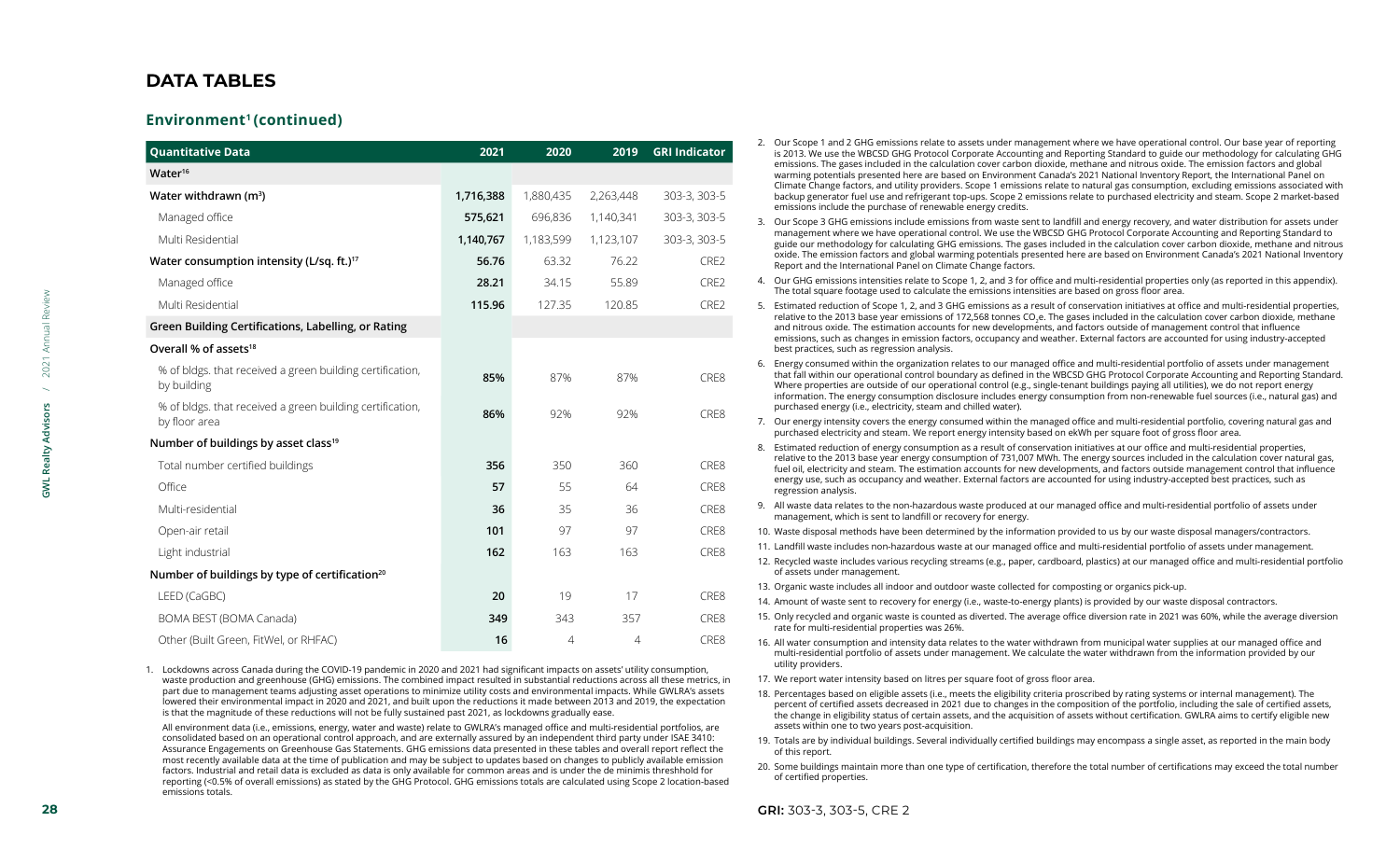### **Safety**

|                            | <b>Quantitative Data</b>                                                                                                                                                                                                                                                                                                                             | 2021        | 2020        | 2019        | <b>GRI Indicator</b> | <b>Quantitative Data</b>                       |
|----------------------------|------------------------------------------------------------------------------------------------------------------------------------------------------------------------------------------------------------------------------------------------------------------------------------------------------------------------------------------------------|-------------|-------------|-------------|----------------------|------------------------------------------------|
|                            | Joint Management-Worker Health and Safety (H&S)                                                                                                                                                                                                                                                                                                      |             |             |             |                      | Total Employees <sup>28</sup>                  |
|                            | <b>Committees</b>                                                                                                                                                                                                                                                                                                                                    |             |             |             |                      | Total number of employees                      |
|                            | % workforce in joint management-worker<br>H&S Committees <sup>21</sup>                                                                                                                                                                                                                                                                               | 20%         | 25%         | 20%         | $403-1$              | Employees by Gender <sup>29</sup>              |
|                            | OHSAS 18001 Management System                                                                                                                                                                                                                                                                                                                        |             |             |             |                      | Number of employees (female)                   |
|                            | % of organization operating under a safety management                                                                                                                                                                                                                                                                                                |             |             |             |                      | Number of employees (male)                     |
|                            | system aligned with OHSAS 18001                                                                                                                                                                                                                                                                                                                      | 100%        | 100%        | 100%        | CRE6                 | Employees by Age <sup>29</sup>                 |
|                            | Health and Safety Training <sup>22</sup>                                                                                                                                                                                                                                                                                                             |             |             |             |                      | Employees below 30 years old                   |
|                            | Number of employees receiving health and safety training                                                                                                                                                                                                                                                                                             | 787         | 785         | 784         | 404-1                | Employees 30-50 years old                      |
|                            | Number of hours of safety received per employee                                                                                                                                                                                                                                                                                                      | 4           | 6           | 5           | 404-1                | Employees over 50 years old                    |
| / 2021 Annual Review       | Occupational Health and Safety Performance <sup>23</sup>                                                                                                                                                                                                                                                                                             |             |             |             |                      | Employees by Contract <sup>29</sup>            |
|                            | Injury rate (recordable incident rate) <sup>24</sup>                                                                                                                                                                                                                                                                                                 | 0.55        | 0.67        | 0.88        | 403-2                | Number of employees (permanent)                |
|                            | Severity rate <sup>25</sup>                                                                                                                                                                                                                                                                                                                          | 4.20        | 2.25        | 0.62        | 403-2                | Number of employees (part-time)                |
|                            | Lost day rate <sup>26</sup>                                                                                                                                                                                                                                                                                                                          | 0.22        | 0.23        | 0.22        | 403-2                | Number of employees (temporary or contractors) |
| <b>GWL Realty Advisors</b> | Occupational diseases                                                                                                                                                                                                                                                                                                                                | $\mathbf 0$ | $\mathbf 0$ | $\mathbf 0$ | 403-2                | Employees by Region <sup>29</sup>              |
|                            | Total number of dangerous occurrences (near miss incidents)                                                                                                                                                                                                                                                                                          | 6           | 8           | 11          | 403-2                | Alberta                                        |
|                            | Fatalities <sup>27</sup>                                                                                                                                                                                                                                                                                                                             | 0           | $\mathbf 0$ | 0           | 403-2                | Atlantic Canada                                |
|                            |                                                                                                                                                                                                                                                                                                                                                      |             |             |             |                      | British Columbia                               |
|                            | 21. The joint management-worker H&S committees have been established in all regions nationally and consist of supervisors and workers.<br>Workers represent no less than 50% of those members on the Joint Health and Safety Committees and have an elected Co-Chair to<br>preside with an appointed employer Co-Chair.                              |             |             |             |                      | Manitoba/Saskatchewan                          |
|                            | 22. Training hours per employee decreased in 2021 due to a planned revision to the OH&S Training Program scheduled for relaunch in<br>2022. 2020 and 2019 figures have been updated retroactively.                                                                                                                                                   |             |             |             |                      | Ontario<br>Quebec                              |
|                            | 23. Staff from GWLRA Residential's multi-residential portfolio are included for the first time starting in 2019.                                                                                                                                                                                                                                     |             |             |             |                      |                                                |
|                            | 24. The injury rate is the number of recordable incident cases per 200,000 employee hours worked (Number of recordable cases X<br>200,000/Number of employee hours worked). The injury rate does not include minor (first-aid level) injuries. All incidents requiring<br>immediate medical attention of a doctor, hospital or dentist are reported. |             |             |             |                      |                                                |
|                            | 25. The severity rate is the number of lost workdays divided by the total number of recordable incidents. In 2020, the severity rate<br>increased due to one incident requiring several days for an employee to recover from an injury. The severity rate increased in 2021 due<br>to two lost time injuries that required 21 days of off time.      |             |             |             |                      |                                                |
|                            | 26. Lost day rate is equal to the Number of lost time cases X 200,000/Number of employee hours worked.                                                                                                                                                                                                                                               |             |             |             |                      |                                                |
|                            | 27. Fatalities relate to our employees.                                                                                                                                                                                                                                                                                                              |             |             |             |                      |                                                |
|                            |                                                                                                                                                                                                                                                                                                                                                      |             |             |             |                      |                                                |
|                            |                                                                                                                                                                                                                                                                                                                                                      |             |             |             |                      |                                                |
|                            |                                                                                                                                                                                                                                                                                                                                                      |             |             |             |                      |                                                |
|                            |                                                                                                                                                                                                                                                                                                                                                      |             |             |             |                      |                                                |
|                            |                                                                                                                                                                                                                                                                                                                                                      |             |             |             |                      |                                                |
| 29                         |                                                                                                                                                                                                                                                                                                                                                      |             |             |             |                      | GRI: 102-7, 102-8, 403-1, 403-8, 403-9, 416-1  |

- 21. The joint management-worker H&S committees have been established in all regions nationally and consist of supervisors and workers. Workers represent no less than 50% of those members on the Joint Health and Safety Committees and have an elected Co-Chair to preside with an appointed employer Co-Chair.
- 22. Training hours per employee decreased in 2021 due to a planned revision to the OH&S Training Program scheduled for relaunch in 2022. 2020 and 2019 figures have been updated retroactively.
- 23. Staff from GWLRA Residential's multi-residential portfolio are included for the first time starting in 2019.
- 24. The injury rate is the number of recordable incident cases per 200,000 employee hours worked (Number of recordable cases X 200,000/Number of employee hours worked). The injury rate does not include minor (first-aid level) injuries. All incidents requiring immediate medical attention of a doctor, hospital or dentist are reported.
- 25. The severity rate is the number of lost workdays divided by the total number of recordable incidents. In 2020, the severity rate increased due to one incident requiring several days for an employee to recover from an injury. The severity rate increased in 2021 due to two lost time injuries that required 21 days of off time.
- 26. Lost day rate is equal to the Number of lost time cases X 200,000/Number of employee hours worked.
- 27. Fatalities relate to our employees.

### **Employer of Choice**

| <b>Quantitative Data</b>                       | 2021      | 2020      | 2019      | <b>GRI Indicator</b> |
|------------------------------------------------|-----------|-----------|-----------|----------------------|
| Total Employees <sup>28</sup>                  |           |           |           |                      |
| Total number of employees                      | 787       | 785       | 784       | $102 - 7$            |
| Employees by Gender <sup>29</sup>              |           |           |           |                      |
| Number of employees (female)                   | 375 (48%) | 369 (47%) | 368 (47%) | $102 - 8$            |
| Number of employees (male)                     | 412 (52%) | 416 (53%) | 416 (53%) | $102 - 8$            |
| Employees by Age <sup>29</sup>                 |           |           |           |                      |
| Employees below 30 years old                   | 76 (10%)  | 87 (11%)  | 103 (13%) | $102 - 8$            |
| Employees 30-50 years old                      | 399 (51%) | 400 (51%) | 387 (49%) | $102 - 8$            |
| Employees over 50 years old                    | 312 (40%) | 298 (38%) | 294 (38%) | $102 - 8$            |
| Employees by Contract <sup>29</sup>            |           |           |           |                      |
| Number of employees (permanent)                | 755       | 742       | 742       | $102 - 8$            |
| Number of employees (part-time)                | 5         | 7         | 11        | $102 - 8$            |
| Number of employees (temporary or contractors) | 27        | 36        | 31        | $102 - 8$            |
| Employees by Region <sup>29</sup>              |           |           |           |                      |
| Alberta                                        | 142 (18%) | 146 (19%) | 150 (19%) | $102 - 8$            |
| Atlantic Canada                                | 17 (2%)   | 15(2%)    | 17(2%)    | $102 - 8$            |
| <b>British Columbia</b>                        | 74 (9%)   | 54 (7%)   | 76 (10%)  | $102 - 8$            |
| Manitoba/Saskatchewan                          | 95 (12%)  | 95 (12%)  | 90 (11%)  | $102 - 8$            |
| Ontario                                        | 420 (53%) | 437 (56%) | 411 (52%) | $102 - 8$            |
| Quebec                                         | 39 (5%)   | 38 (5%)   | 40 (5%)   | $102 - 8$            |